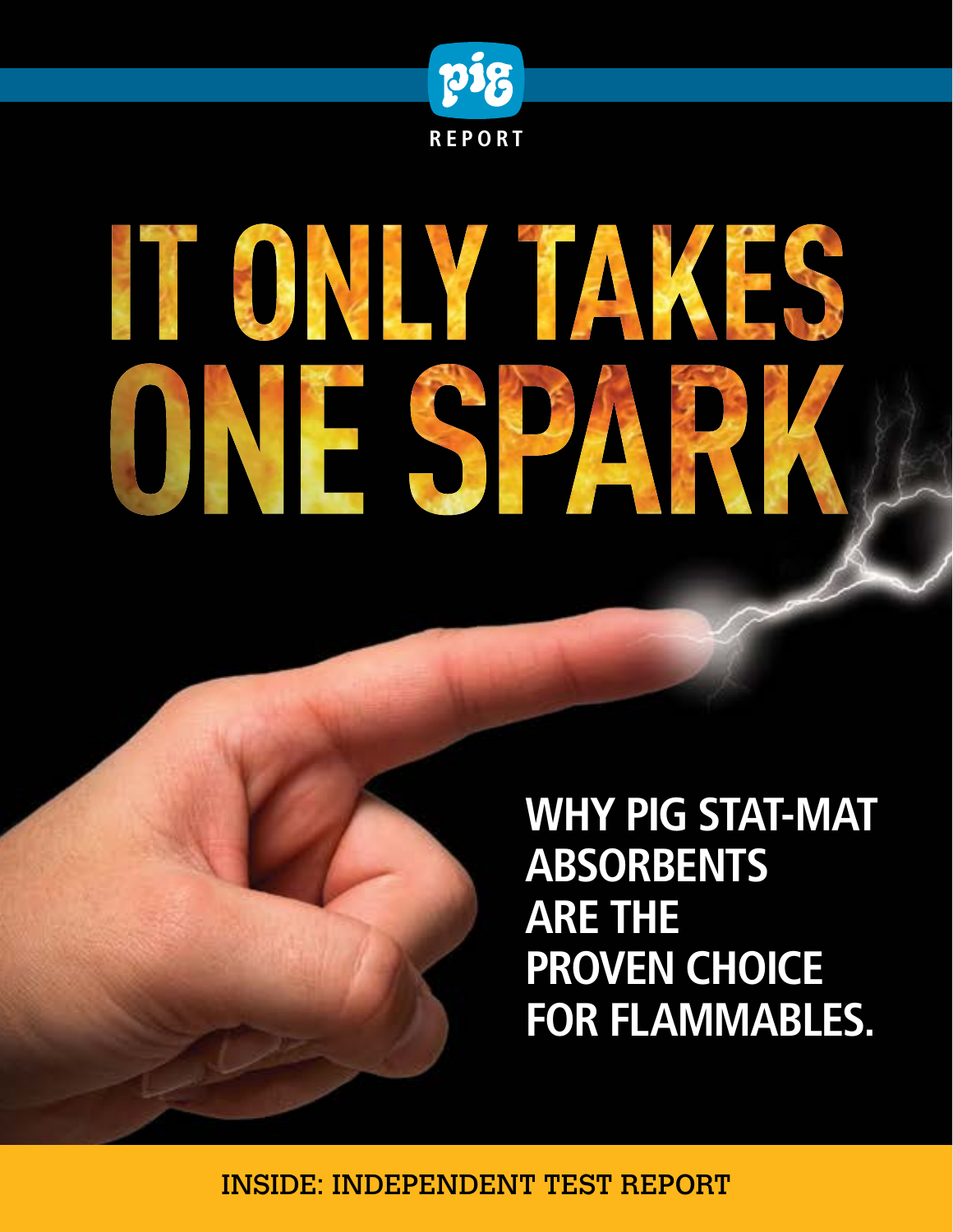#### It only takes one spark.

You can follow all the guidelines, comply with every regulation, bond and ground every tank, fuel pump and container, but one simple fact remains: static electricity hides in plain sight and all it takes is one spark for disaster to strike — especially when there's a spill. Using PIG Stat-Mat Absorbents wherever flammable liquids are stored, transferred or dispensed is the best way to control the risk and keep personnel out of harm's way.



## What you need to know before you buy static dissipative mats:



1) The mat should be tested using ANSI/ESD STM11.11 and MIL-**STD-3010C methods.** No matter what a company says about the static dissipative capabilities of their mat, these testing methods will show the true static decay and resistivity properties of their absorbent pads. This is the only real way to be sure that the absorbent is proven to minimize the risk of static discharge explosions.

PIG Stat-Mat has been tested for more than 25 years and has consistently proven to pass ANSI/ESD STM11.11 and MIL-STD-3010C standards for static decay and surface resistivity.

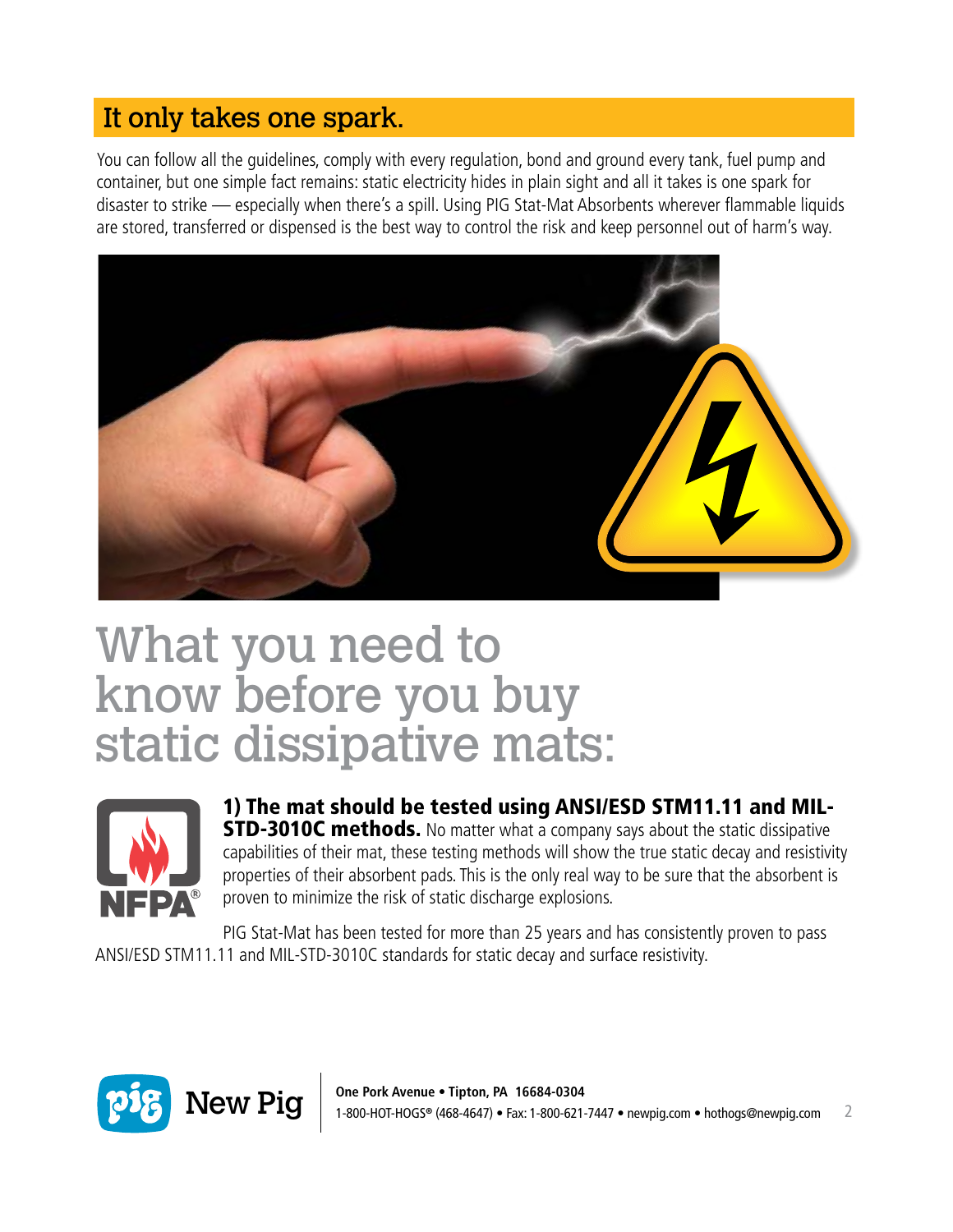#### 2) Packaging is almost as important as the absorbents inside. Because absorbents constructed of polypropylene naturally carry static charges, there is a significant potential for shipping and handling to cause friction between the plastic bag and the absorbents inside — resulting in static charging.

PIG Stat-Mat is packaged in bright pink, static-dissipative plastic that is similar to the packaging used to protect semiconductor chips and sensitive electronic circuit boards from static.

#### 3) 89% of the US has weather conditions that contribute to static ignition.

Static discharge explosions are not just a concern at high altitudes or in arid environments. NOAA monthly data from 2002 shows that 89% of the 263 national weather stations have one or more months per year where relative humidity is 60% or less. The ANSI and MIL Spec standard is conducted at a relative humidity of 50%.



*PIG Stat-Mat is safe enough to line flammable storage cabinets.*

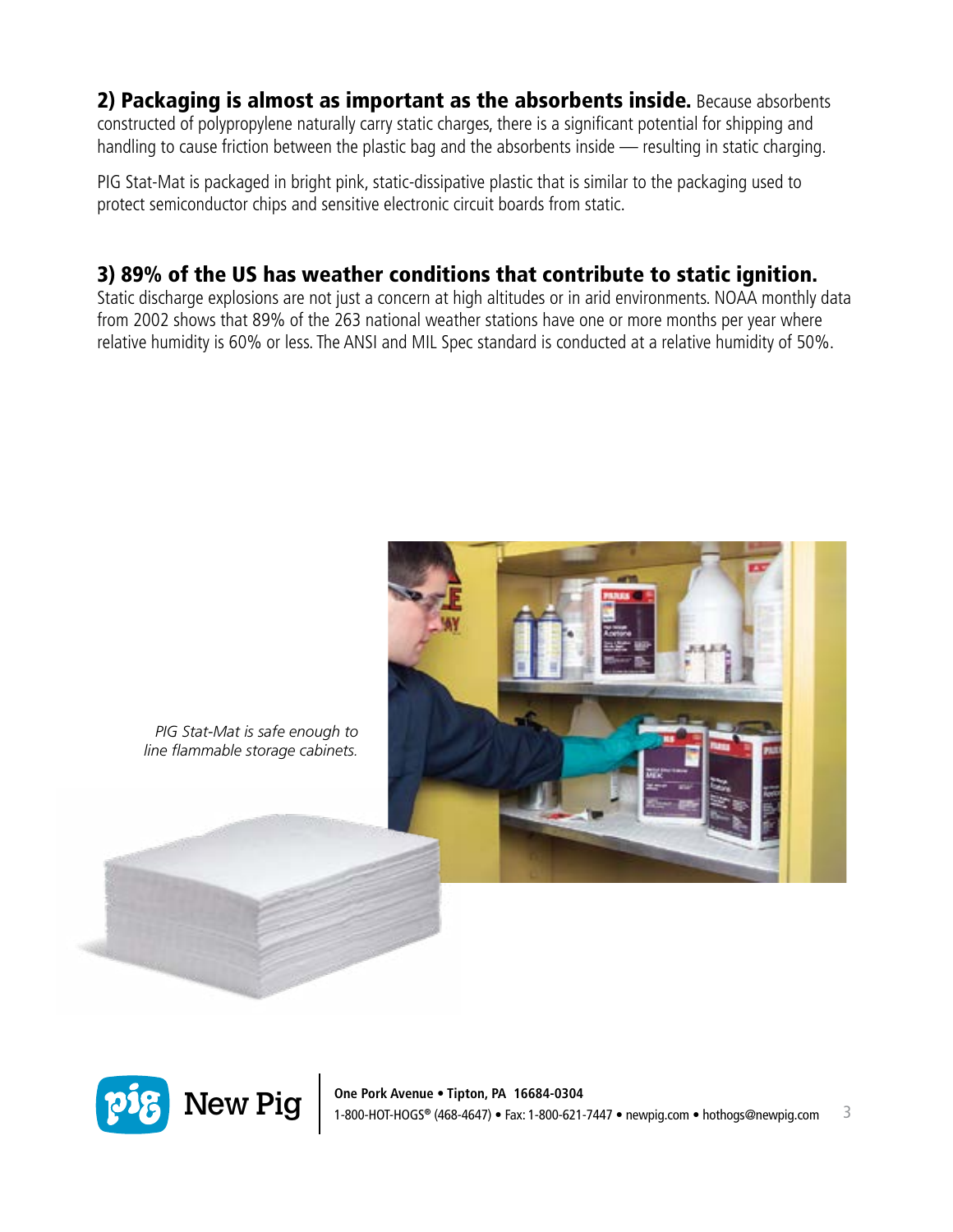# Spills, sparks and absorbents.

Static electricity is a contradiction. Although electricity is generated through motion, the charge becomes stuck static — if there's no path to the ground. Static electricity builds up energy until it can jump to another place, which it does as a spark.

Static electricity builds up as flammable liquids like gasoline, diesel fuel or jet fuel flow through pipes while they're being dispensed or transferred. Charges only take seconds to dissipate after fuel reaches the tank or container.

Static control measures like bonding and grounding, static collectors and additives provide ways for charges to dissipate before sparks can form. But despite all the regulations on the books and the safeguards in place, nearly 280 industrial incidents involving static electricity are reported to fire departments every year.

Refueling and liquid transfers create spills, so it makes sense to use absorbent mats in these areas to conform with environmental standards. The problem with conventional oil absorbents is that they're made from polypropylene a plastic — and naturally carry a static charge. Independent testing has demonstrated that these mats can carry a charge large enough spark an explosion just by pulling one out of the bag. That's why using conventional oil absorbents around flammable liquids puts people in real danger.

The only way to be sure that a mat is safe to use around flammables is to confirm that it has been tested to and passes ANSI/ESD STM11.11 and MIL-STD-3010C testing methods for static decay and surface resistivity.



*PIG Stat-Mat won't build up static charges — even when friction can occur.* 

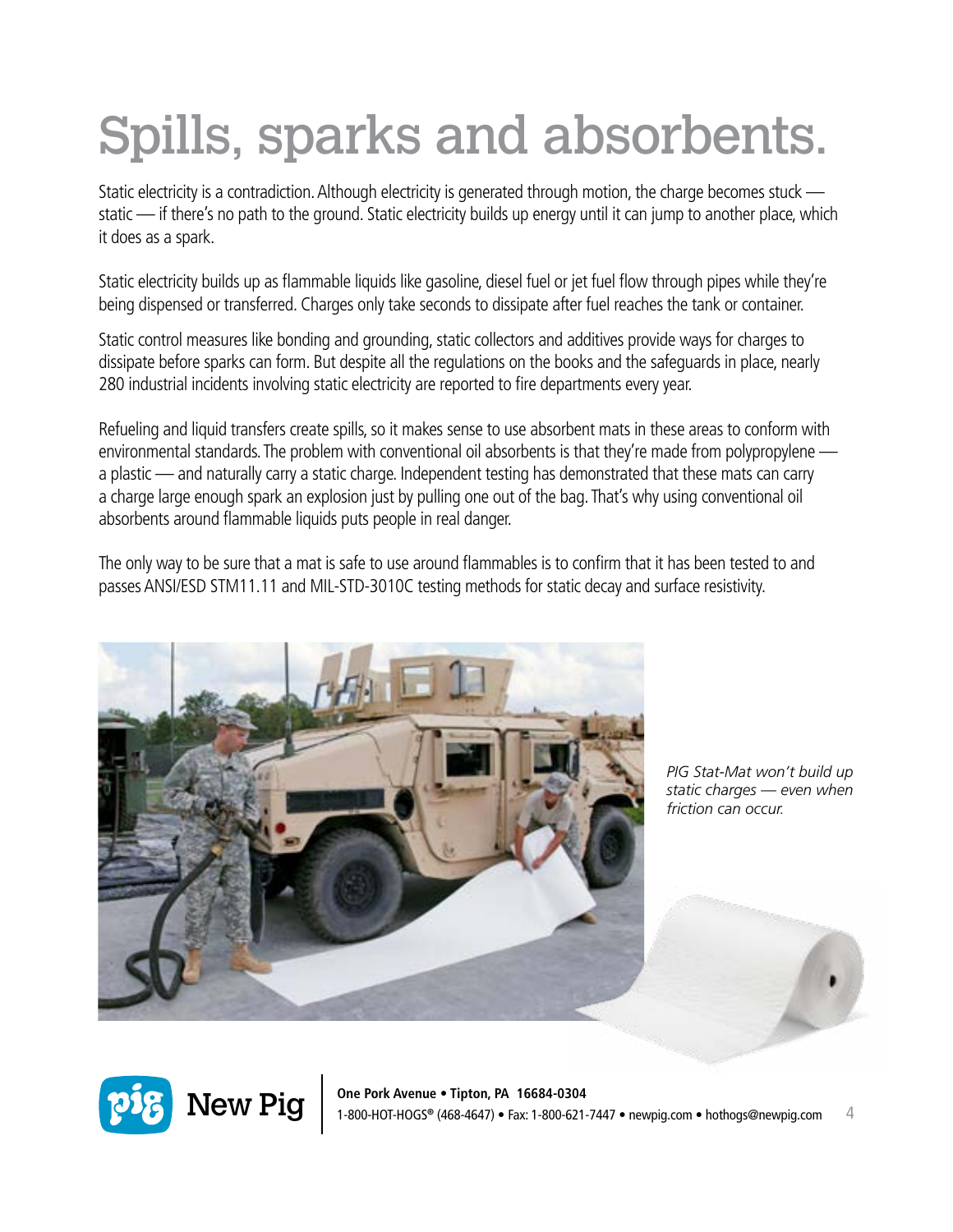#### PIG Stat-Mat: built safe, proven safe.

PIG Stat-Mat is a specially treated oil absorbent that dissipates static electricity to reduce the risk of explosions and fires. That means Stat-Mat will greatly reduce the likelihood of a charge whether it's being pulled from the bag, catching drips in a fueling area or soaking up a flammable liquid spill. This is no hype: independent testing proves it.

A product must dissipate a 5 kV static charge in under 0.50 seconds to pass — Stat-Mat does it in 0.01. Here's a quick look at how PIG Stat-Mat performs:

#### Static Decay

|                                         | <b>PIG Stat-Mat</b> |             |             |
|-----------------------------------------|---------------------|-------------|-------------|
| 5 kV charge applied:                    | <b>Product</b>      | Min         | Max         |
| Must discharge to 10% in less than      | <b>MAT214</b>       | 0.002 sec   | $0.003$ sec |
| 0.50 seconds preconditioned at 50% R.H. | <b>MAT215</b>       | $0.003$ sec | $0.003$ sec |

#### Conclusion:

PIG Stat-Mat Absorbents pass the MIL-STD-3010C standard for static decay.

PIG Stat-Mat

#### Surface Resistivity

|                                                                                                                            | <b>LIMMULLINUL</b>                        |                                           |                                                   |  |
|----------------------------------------------------------------------------------------------------------------------------|-------------------------------------------|-------------------------------------------|---------------------------------------------------|--|
| Materials with a resistivity between $1 \times 10^5$ and<br>1 x 10 <sup>12</sup> $\Omega$ /sq. are considered dissipative. | <b>Product</b><br>MAT214<br><b>MAT215</b> | Min<br>1.978 Ω/sq.<br>5.197 $\Omega$ /sq. | Max<br>$1.609 \Omega/sq$ .<br>9.438 $\Omega$ /sq. |  |

#### Conclusion:

PIG Stat-Mat Absorbents pass the ANSI/ESD STM11.11 standard for surface resistivity.